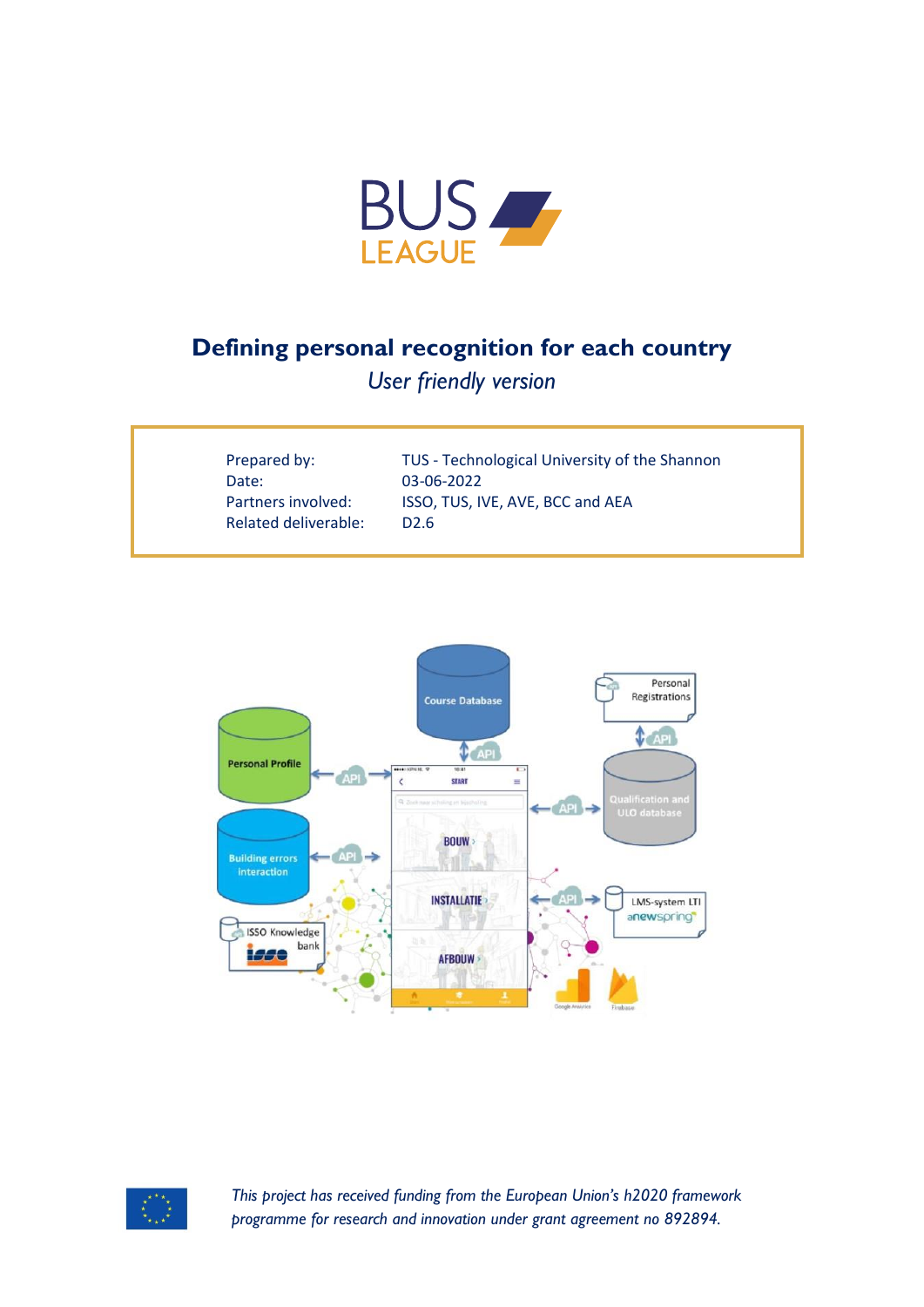## **INTRODUCTION**

The overall aim of BUSLeague is to address and overcome the challenges of the stimulation of demand for energy skilled workforce (demand side), along with hands-on capacity building to increase the number of skilled workforce across the building design, operation and maintenance value chain (supply side). BUSLeague will achieve this objective by developing and implementing a cross European recognition of energy skills, together with upscaling successful training methods and techniques which have already been developed in previous EU and National initiatives.

For effective improvement of the built environment (both new and existing buildings) to NZEB standards, all actors in the value chain need to have a proper, transparent and up-to-date set of knowledge, skills and competences. The goal of the BUSLeague qualification for recognition of Energy Skills is to provide this. The purpose of this document is to prepare for the implementation of personal and mutual recognition between member states on energy skills. The practical implementation processes concerned, governance structures, GDPR compliance and IT requirements for implementation of the developed recognition in each member state, has been inventoried and assessed on their usability. From the IT element, our aim is to build on the ongoing NEWCOM project and Build Up Skills advisor Application (smartphone app). This includes a smart mobile web application to locate and recognise the 'skilled' workforce for the demand side. In order to establish the personal recognition in each country based on the outcomes of the inventory, a draft process for assigning and storing personal recognition is proposed.

# **Methodology**

The methodology employed in this report was to first ascertain each partner's current personal recognition system for knowledge, skills and competences and then plot how we could meet a mutual recognition target between each country. Some countries showed potential for mutual recognition of some micro-trainings while others would need more support regarding the many obstacles identified. The six EU countries participating in BUSLeague are the Netherlands, Austria, Bulgaria, France, Ireland and Spain.

#### **BUSLeague recognition approaches**

Personal Recognition in BUSLeague

- Personal recognition as a starter to acknowledge and reward personal professional development of construction workers through continuous professional development micro learnings
- Personal track record (prior learning)
- Personal skills cards earned / digital means such as badges
- For the employer or future employers as input for quality branding and certification used in tendering for projects (training clause) for example
- For the clients as independent 'trust' creator to validate the awards

#### **Mutual Recognition in BUSLeague**

- To make transparent which Energy Efficiency (EE) skills are EU mutually recognizable
- To make transparent if there are optional EE-skills that are country specific
- To make overlaps in skills visible applicable for different aspects in the energy transition



*This project has received funding from the European Union's h2020 framework programme for research and innovation under grant agreement no 892894.*